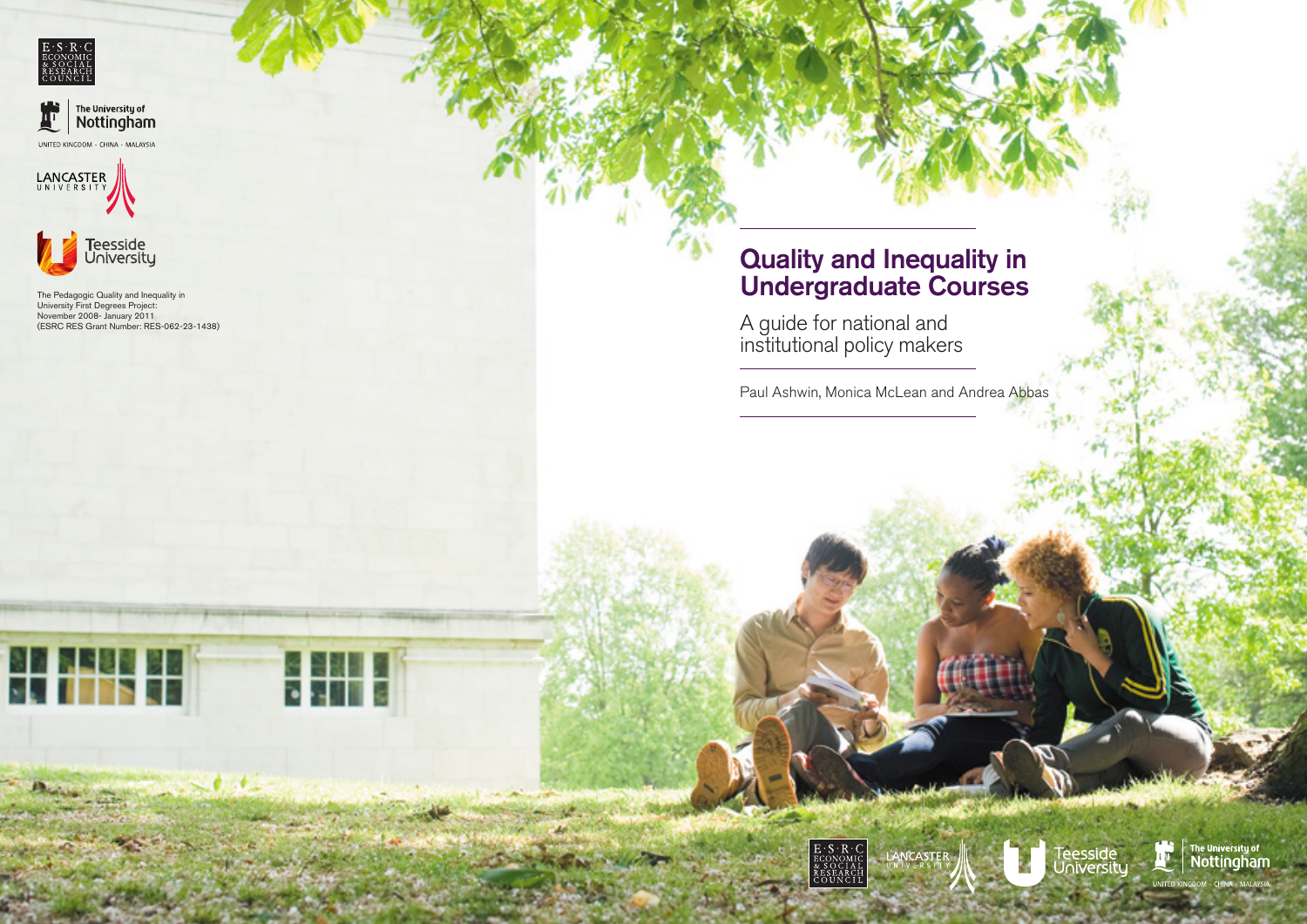## The Research Team

Dr Monica McLean (principal investigator), The University of Nottingham Dr Andrea Abbas (co-investigator), Teesside University Dr Paul Ashwin (co-investigator), Lancaster University

Further information on the project can be found at the project website: www.pedagogicequality.ac.uk

#### **Comments**

Dept. of Educational Research, County South, Lancaster University, Lancaster, LA1 4YD, UK e: p.ashwin@lancaster.ac.uk

If you would like to make any comments on this guide or discuss the implications of the project's findings in relation to the quality of undergraduate courses, then please contact:

#### Dr Paul Ashwin

### Summary of Main Findings

- High quality undergraduate courses are those in which students engage with academic knowledge in transformative ways. Courses in different disciplines are likely to be transformative in different ways.
- • In sociology-related social sciences, academic engagement is transformative in three ways: students gain access to an understanding of academic knowledge that is interesting and relevant to their lives; it changes the way that they understand themselves and their place in the world; and they gain an enhanced understanding of society. Such outcomes emphasise the importance of maintaining sociology-related social science courses across the sector.
- Good teaching is vital if students are to engage with academic knowledge in transformative ways.

*'The Pedagogic Quality and Inequality in University First Degrees Project'* was a longitudinal investigation of sociology and related social science degree courses in four universities (see Appendix I for an outline). Its main objectives were to investigate what social science students value about their university education and differences in curriculum and teaching in different universities. The main findings are summarised below and relate to defining, improving and measuring the quality of undergraduate courses.

- Improving teaching is central to improving the quality of undergraduate courses.
- • Good teaching is multidimensional and improving it is timeconsuming and challenging.
- A focus on quality enhancement that supports lecturers is in danger of being obscured by the emphasis in recent policy documents on improving quality through competition.

#### Defining good quality undergraduate courses

### Improving the quality of undergraduate courses

#### Measuring the quality of undergraduate courses

- • Key measures of the quality of undergraduate courses are students' engagement with academic knowledge and good teaching.
- When quality is measured by engagement with academic knowledge, the ranking of the universities in the study is very different from that in national higher education league tables.
- Without engaging meaningfully in academic knowledge. students are unlikely to gain much benefit from studying an undergraduate degree. So in order to be valid measures of the quality of undergraduate courses, national higher education league tables, Key Information Sets and the National Student Survey need to take account of students' engagement with academic knowledge.

## Who is this guide for?

This guide has been written to suggest some broad principles of practice to those who have responsibility for monitoring and improving the quality of undergraduate courses at programme, institutional, and national levels. It will be particularly relevant to those whose responsibilities include social science disciplines.

## What is the purpose of this quide?

The guide sets out key findings from the Pedagogic Quality and Inequality in University First Degrees. The study investigated the quality of undergraduate sociology-related degrees by examining such courses in four universities, which were given the pseudonyms Prestige, Selective, Community, and Diversity Universities in order to reflect their different reputations and positions in league tables. We have found that students in all the universities evaluated good quality education in the same way; and, that institutional reputations do not reflect the quality of students' education.

The project involved the collection of wide ranging data sets (see Appendix I). The headline findings that we report here are based on biographical and educational interviews (with 98 students); additional interviews with 31 case-study students who were interviewed in each year of the study; a survey completed by over 750 students; and, an analysis of curriculum and national policy documents.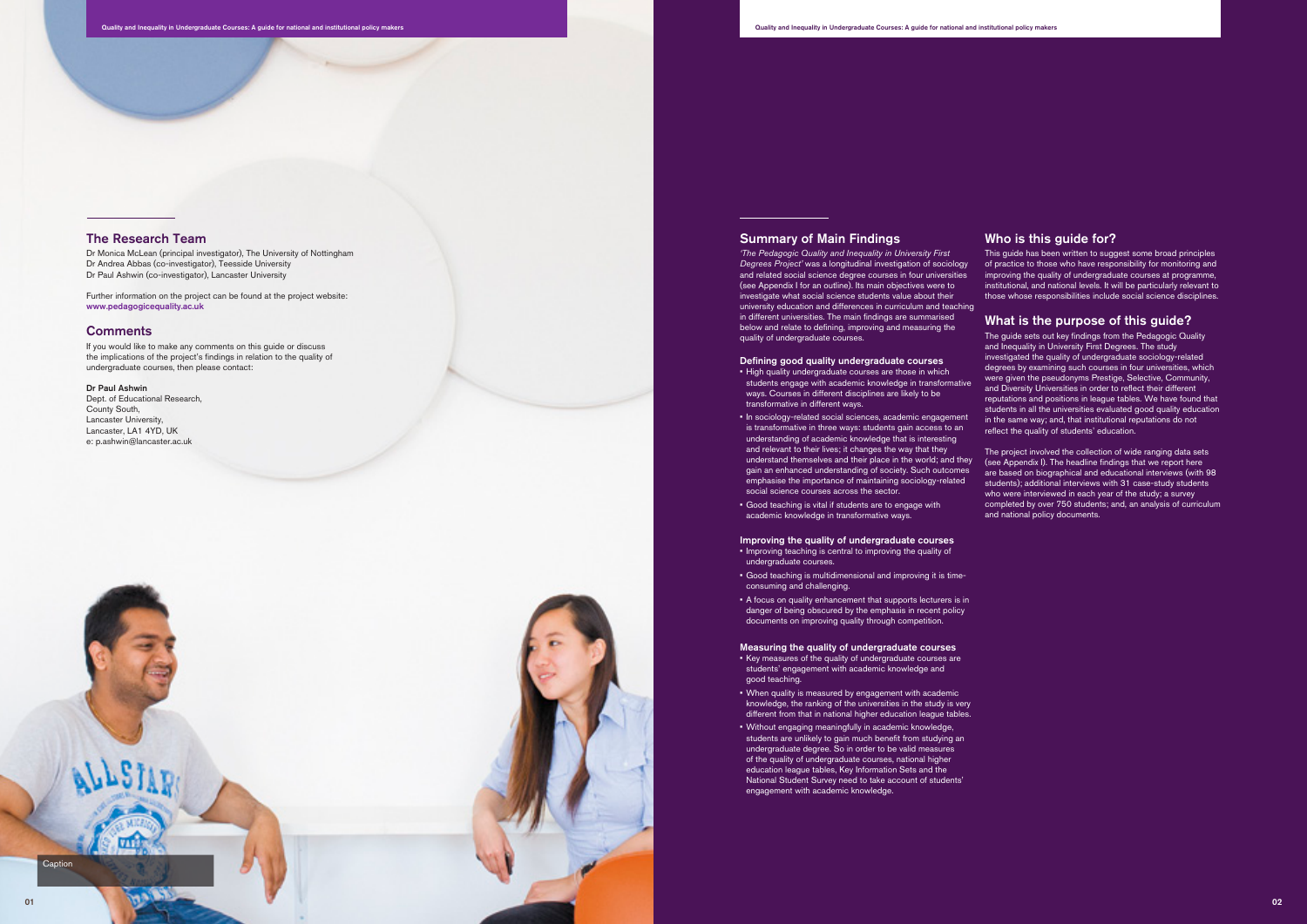# Our findings

Our findings indicate that high quality undergraduate courses are those which lead students to engage with academic knowledge in transformative ways. That is, courses are of a high quality when students study hard to understand the academic content of their courses. For students studying sociology-related social science courses, engagement with academic knowledge is transformative in three ways: students gain access to an understanding of academic knowledge that is interesting and relevant to their lives; it changes the way that they understand themselves and their place in the world; and, they come to a deeper understanding of the relationships between people and society's systems and structures.

# Access to and understanding of academic knowledge that is interesting Leena, Diversity, Year 3 and relevant to students' lives

In high quality undergraduate social science courses, students engage with knowledge because they find it enjoyable, interesting and relevant to their current and future lives. We found that students' engagement with academic knowledge resulted in enhanced academic and employability skills. By way of a challenge to the idea that employability skills should be consciously 'bolted onto' academic courses, our study suggests that, for social science students, employability skills are acquired in tandem with the processes necessary to understand academic knowledge.

*I really enjoy just having gained the skills that I have over the last year and half. Extracting information, analyzing it and being able to see beyond the surface material and being able to go beyond that and find real processes behind what is happening. And linking that into historical and social contexts and with cultural theories. That is what I really, really enjoy.*  Ester, Selective, Year 2

# Changes in the way that students understand themselves and their place in the world ;

In high quality undergraduate social science courses, students change their understanding of themselves and their place in the world. One element of this educational gain is that students' sense of confidence about what they can be and do increases. We found students maturing in two specific ways: as people who empathise with, understand, are interested in and accept others; and, as people who question and challenge what goes on the world around them.

*University has opened my eyes too much. I've been too exposed to reading about certain things that are happening around me, I can't just shut my eyes and go back to normality. I don't think I can do that now, I'd feel like I am betraying myself and what I think and what I believe in.* 

Martin, Community, Year 3

# A deeper understanding of people and society



In high quality social science courses students come to an understanding of society which is more complex than they held previously. The process of understanding relates to a change in personal identity which includes an intention to change society for the better. Most students envisage working in public service in which they will use their knowledge, understanding and dispositions to contribute to society.

*Because of what I've learned in terms of knowledge about the way society is, it's made me question everything more, and I like that because not everything has a definite answer, and I like seeing everything differently and seeing new things and it impacts on me as a person.*

# Supporting evidence from the literature

The importance of engagement with academic knowledge in transformational ways has been found in a diverse range of undergraduate disciplines. For example, the 'Enhancing Teaching-Learning Environments Project' (see Entwistle 2009 for a summary) proposed the notion of 'ways of thinking and practising in the subject' to describe the richness of what students potentially gained through engagement with academic knowledge in Electronic Engineering, Biological Sciences, Economics, History and Media and Communication.

Similarly, Nespor's (1994) study shows the different forms of engagement with academic knowledge demanded of Physics students and Management students. These studies provide strong evidence of how students' engagement with academic knowledge allows them to make transformational gains from higher education. Gibbs (2010) argues that, whilst quality processes are enacted in different ways in different disciplines, the underpinning educational principles are similar. Based on our study and the supporting literature, it seems that, although the outcomes from undergraduate degrees in different disciplines are likely to vary, a key principle in pursuance of high quality university education is that students engage in knowledge in transformative ways.

# **Implications**

There is a weight of evidence that suggests that engagement with academic knowledge should be central to the way policy-makers and practitioners think about the quality of undergraduate courses, although what students gain will vary between different disciplines. Our findings show that engagement in sociology-related social science knowledge has powerful and transformative outcomes for students that will benefit both themselves and society. This suggests the importance of maintaining such courses across the sector.

# 1. What are high quality undergraduate degree courses?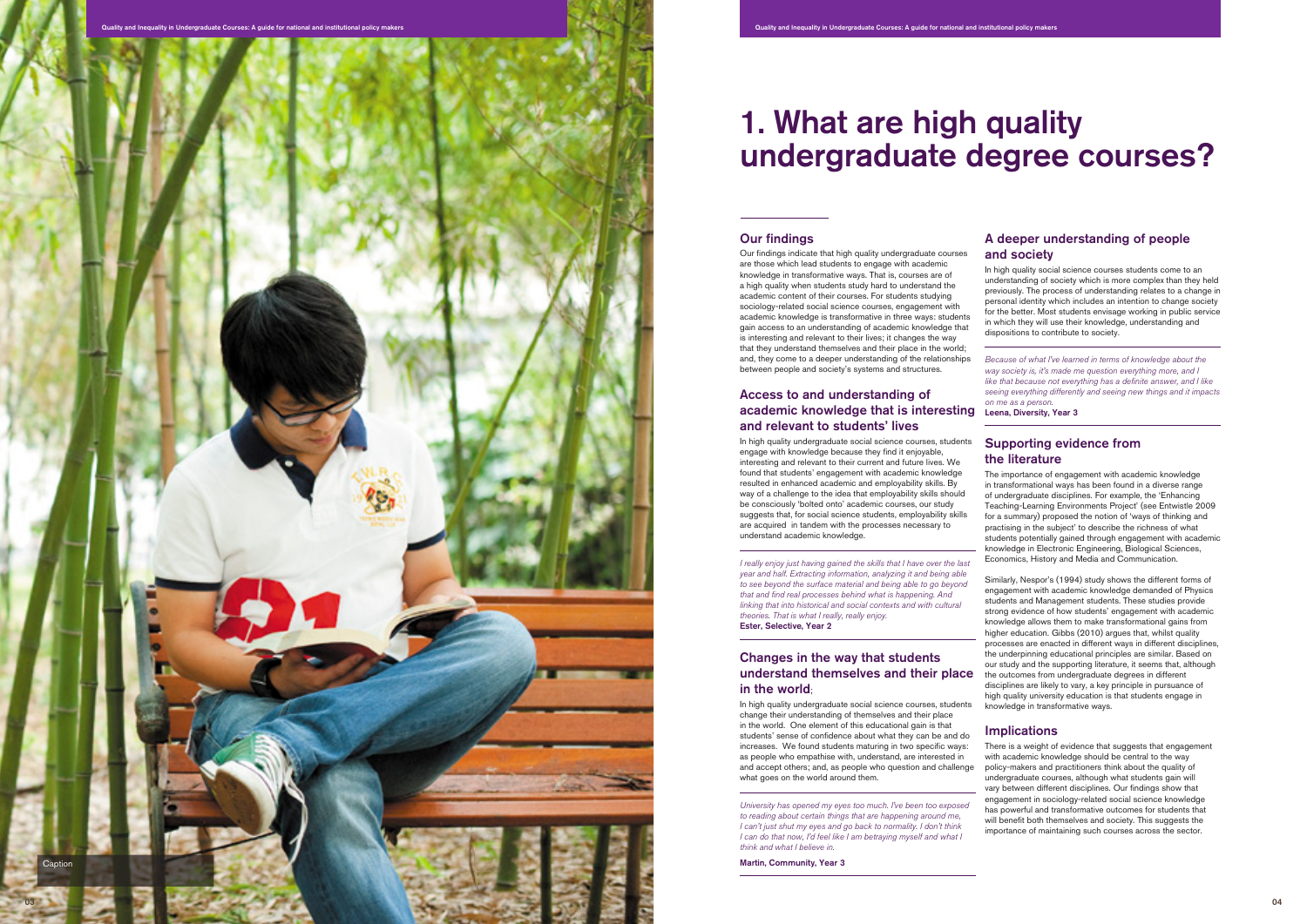#### Our findings

If high quality undergraduate courses are those which encourage students to engage with academic knowledge in transformative ways, then the extent of students' academic engagement should be central to the way that the quality of these courses is measured and communicated to the wider public. All of the social science departments we studied appear to offer a high quality experience for their students. The curricula engaged students with knowledge of comparable levels of sophistication and the assessment systems gave the same rewards for work of the same standard. Table 1 sets out the results of our survey in relation to the factors that we have identified as central to the quality of sociology-related undergraduate courses: students' engagement with academic knowledge, good teaching and the transformative outcomes they achieve. The table shows that different institutions did well on different measures of quality and that the rankings were not what would be expected based on the proxy measures of quality used in national higher education league tables.

Our analysis challenges the status of national higher education league tables as valid measures of the quality of undergraduate courses. This is because such tables misleadingly oversimplify the complexity of a high quality undergraduate education and because they offer no indication of students' engagement with academic knowledge.

By using measures that largely reflect historical reputation and financial advantage, national higher education league tables are likely to reinforce social inequality by suggesting incorrectly that students who have been to higher status institutions have received a higher quality education and are likely to have developed greater knowledge and skills. Similarly, it raises questions about whether Key Information Sets (KIS) will provide students, parents and employers with the information they need to judge the quality of undergraduate programmes, because they provide no information about the students' engagement with academic knowledge on their degree programmes.

# Supporting evidence from the literature

Other studies have identified similar problems with higher education league tables (for example, see Pascarella 2001; Locke et al, 2008). However, these studies have not highlighted the importance of students' engagement with academic knowledge as a key indicator of the quality of undergraduate courses.

## **Implications**

Neither the UK National Student Survey (NSS), the data from which is to be used in KIS, nor the US National Survey of Student Engagement, which some argue (for example Gibbs 2010) would be a more effective measures of educational quality, contain items that examine students' engagement with academic knowledge. Our findings, supported by other studies, suggest two possibilities for fairer indications of the quality of undergraduate experience that different institutions offer. First, that information should relate directly to students' experiences of studying at their institutions. So, for example, it would be fairer to have separate league tables for teaching and research. Second, as the NSS is likely to remain a primary source of data on the quality of undergraduate courses, items should be devised that look directly at students' engagement with academic knowledge on their courses. Such adjustments are important because otherwise students will be given a misleading impression of what is needed to benefit from higher education. Without engaging meaningfully in academic knowledge, students are unlikely to gain much benefit from studying an undergraduate degree.

### Our findings

High quality undergraduate courses, then, are characterised in terms of the extent to which students are engaged with academic knowledge in transformative ways. It follows that the quality of undergraduate courses will be improved by teaching that supports students to engage with academic knowledge. We found that good teaching is vital if students are to engage with academic knowledge. In relation to sociology-related social science, the students in the study evaluated teaching as good when:

- • there are personal relationships with lecturers, who are accessible for questions and who encourage effort and challenge students to work hard;
- lecturers are interesting and enthusiastic; and give feedback which advises students how to improve;
- • students are prepared for discussion in seminars and workshops, which should be highly participative, of a high quality, and academically-focused; and, when the relevance of the knowledge under discussion is made explicit, for example, by way of case studies and real-life examples;
- • courses are well-designed and there are a varied teaching and assessment methods; and,
- • students feel that they are supported on their courses and by the wider university to overcome obstacles to studying.

It can be seen that good teaching is multi-dimensional and complex: there are many aspects to attend to. Teaching was experienced as good in all the universities we studied, although the ranking of teaching across the institutions was different from that suggested by national higher education league tables. The most important elements of good teaching for the case-study students were: relationships with lecturers (some students thought that their lecturers were too distant and not interested in their progress); high quality discussion; and encouragement to do the hard work necessary to understand academic content (some students thought that lecturers were too lenient with students who didn't prepare for taught sessions, who didn't contribute to the discussions in these sessions, or who were disruptive, for example, by using their mobile phones during the sessions).

### Supporting evidence from the literature

The aspects of good teaching identified in this project have been found in previous research across a range of disciplines (for example, see summaries in Ramsden 2004; Entwistle 2009; Gibbs 2010). Given the centrality of good teaching in supporting students' engagement with academic knowledge, improving university teaching in line with research evidence is the key to improving the quality of undergraduate degrees. Good teaching involves lecturers having the opportunity to think and talk with others about how to help students understand disciplinary knowledge through design of curricula, teaching and learning activities and assessment (Entwistle, 2009; Gibbs, 2010). This can be a time-consuming and challenging process for lecturers.

#### **Implications**

There is very strong evidence that good teaching is central to providing good quality undergraduate social science education. Improving teaching involves lecturers having time to think and talk about how to engage students in academic knowledge. This kind of teaching development is in danger of being obscured by a recent focus in policy documents on creating a competitive market for students-as-informed-consumers. The emphasis on assuring quality through competition for students is likely to encourage universities to focus on how their undergraduate courses and reputation are perceived externally rather than focusing on improving the quality of the teaching and learning experiences that they offer students.

# 2. How to improve the quality of undergraduate courses

# 3. How to measure the quality of undergraduate courses

| <b>Scale</b><br>(for Scale Items see Appendix II) |   |
|---------------------------------------------------|---|
| <b>Processes</b>                                  |   |
| Engagement with academic knowledge                | S |
| Good Teaching                                     |   |
| <b>Outcomes</b>                                   |   |
| 1a. Enhanced academic skills                      | S |
| 1b. Enhanced employability skills                 | D |
| 2. Increased social confidence                    | Р |
| 3. Changing self and society                      | S |

#### Ranking of universities

Selective, Diversity, *Prestige*, *Community*

Diversity, Community, Selective, *Prestige* 

Selective, Diversity, Community, Prestige

Diversity, Community, *Selective*, *Prestige*

Prestige, Community, Selective, *Diversity* 

**Selective, Diversity, Prestige, Community** 

Table 1: Universities' Rankings on Selected Scales (Institutions in bold have scores that are significantly higher than those in italics)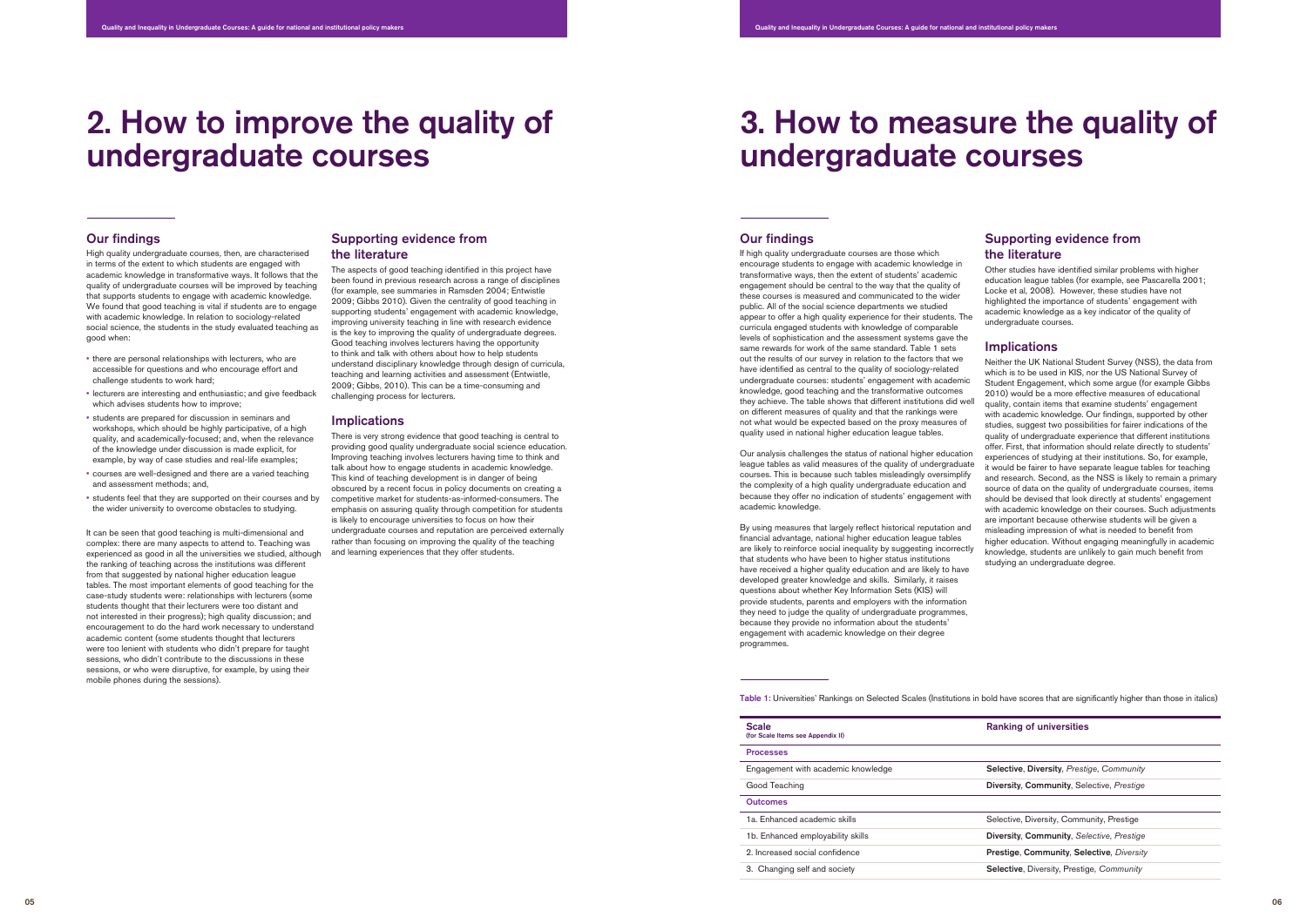

The knowledge, skills and dispositions that students learn at university should define the quality of the education that they have received. Our study is a strong endorsement of Gibb's (2010) conclusion that 'what best predicts educational gains is measurement of educational processes' (p.43). We can discern a potentially benevolent cycle. The key to a good quality university education is students' level of engagement with the knowledge of the discipline they are studying; the level of engagement depends on the level and direction of the students' effort, which is engendered by good teaching. This cycle means that students' engagement with academic knowledge and the teaching that supports such engagement need to be central to how the quality of undergraduate courses are defined, improved and measured.

# 4. Conclusion